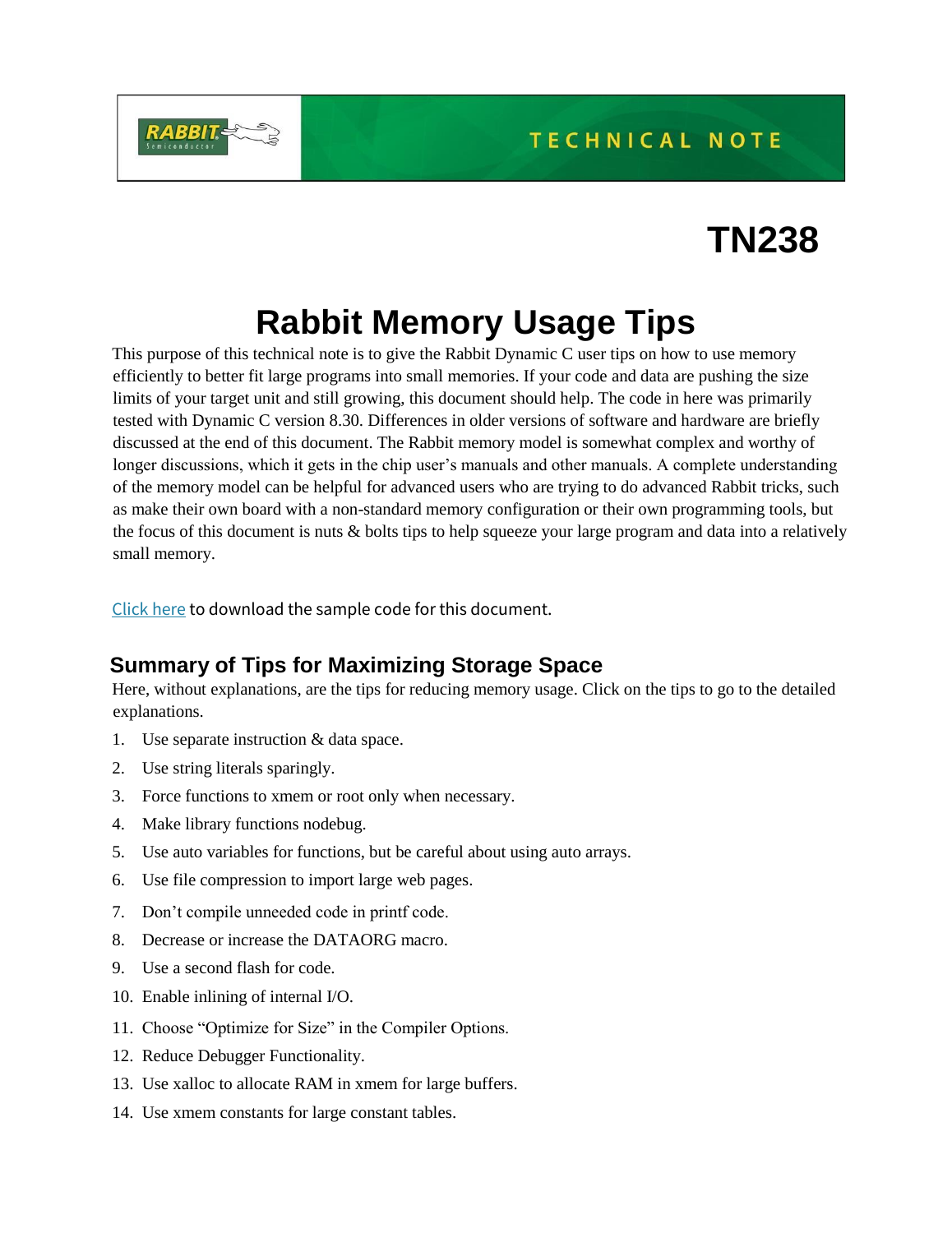| 022-0091 Rev. B | www.digi.com |
|-----------------|--------------|
|                 |              |

# **Diagnosing Space Problems**

**Common Error Messages Related to Running Out of Space** 

The numbers in the **Possible fixes** line reference the tip list on page 1.

- **• line 12: ERROR PROGRAM\_NAME.C: Out of variable data space.**  Cause: This is caused by too many static variables, structures and arrays: **Possible fixes**: 1, 3&8, 5, 12, 13
- **• line 45: ERROR PROGRAM\_NAME.C: Out of xmem code space, use a larger ROM/RAM.** Cause: This is caused by the compiler trying to put more functions in xmem than will fit. **Possible fixes**: 3, 4, 6, 7, 8, 9, 10, 11, 12, 15
- line 29: ERROR PROGRAM\_NAME.C: Out of root code space, try moving code to XMEM. Cause: This is caused by the compiler trying to put more functions in root than will fit. **Possible fixes**: 1, 2, 3, 4, 8, 10, 11, 12, 14, 15
- **• line 1: ERROR DKENTRY.LIB : Out of constant data space. (Separate I&D only)** Cause: This is caused by to the compiler trying to put more string literals and constants in root constant space than will fit. **Possible fixes**: 2, 8, 12, 14

# **Insufficient Stack Space Symptoms**

Running out of stack space will cause a program crash that may or may not be accompanied by a run-time error. An "Unexpected Interrupt" run-time error can happen when stack corruption lands program execution on an 0xFF byte, which is both the op code for an unused RST vector and the contents of an erased flash byte. A "Target communication error" may occur instead - but stack corruption is not the only possible cause of that message, loss of target communication will generally occur when any program crash happens that kills the debug kernel and is not a run-time error that gets trapped.

Every time a function is called, the return address is pushed onto the stack along with the function arguments. It is better to pass pointers to large structures than the structures themselves to save stack space. The local variables, structures and arrays of the function called also take up stack space unless they are declared as "static" or the #class static directive has been used to change the default storage class from root to static.

### **Fixes**

The sample program STACKCHECK.C shows how to do a run-time check (while debugging) for the stack getting low. Examine the section the MAP file generated by your program headed by

// Parameter and local auto symbol mapping and source reference.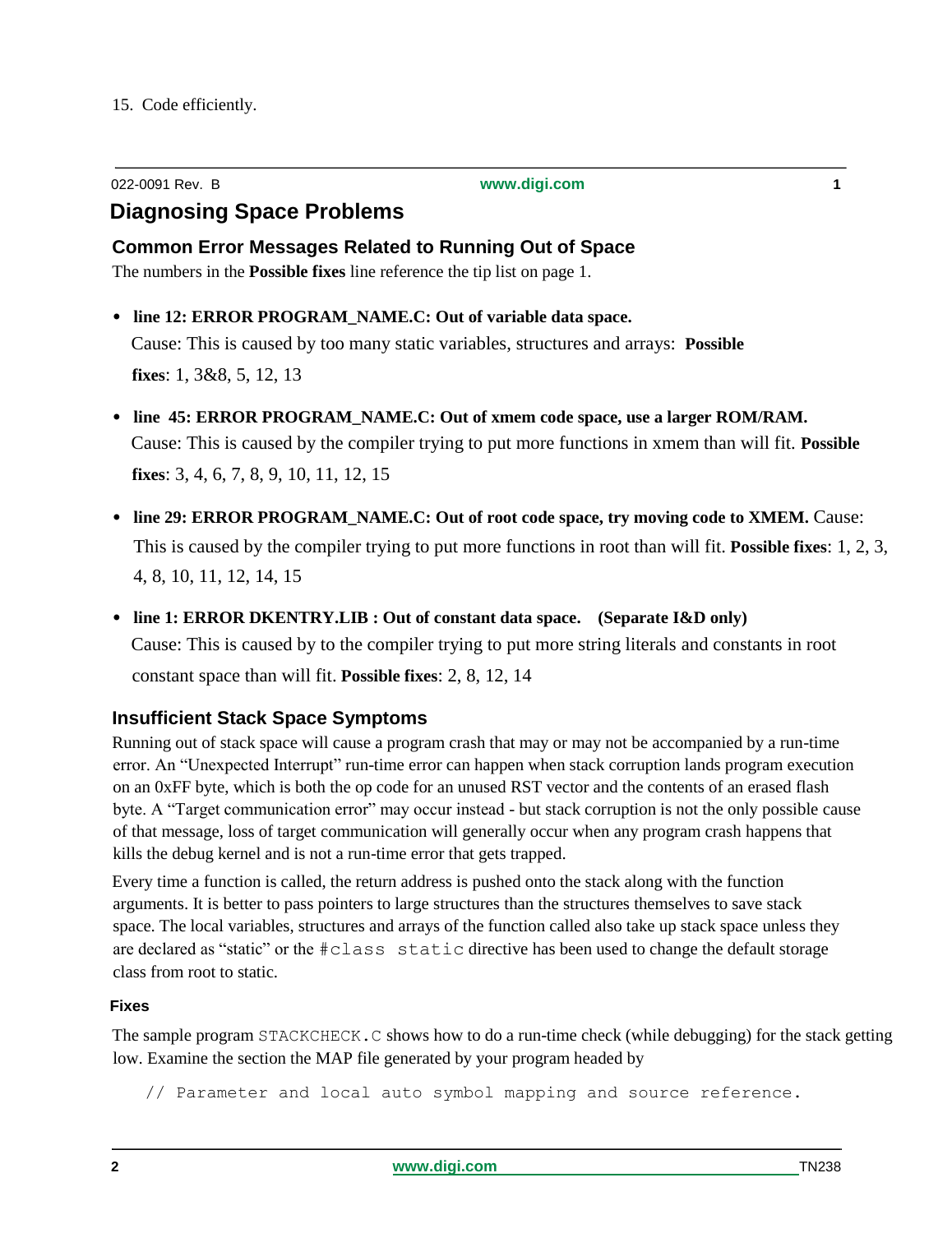for excessive use of auto arrays or large parameters being passed on the stack. The MAP file also shows a call graph of your program so you can examine the calling hierarchy.

# **Using the MAP and LST Files**

A MAP file is created when any program is compiled. It has the same name as the program with the extension MAP, and is placed in the same directory as the program. The BIOS has a separate MAP file. The MAP file gives size and location of functions and data, and total data and code sizes. It is a good place to spot problems such as large auto arrays, root constant tables, or excessively large root functions. Unnamed string literals do not show up in the MAP file. Root constants will show up in the data section of the file with a segmented address like this:

### 10:0255

The 10 segment indicates that the 16th bit is inverted, no segment register is actually used by the MMU when accessing these root addresses.

Pure assembly functions do not show the code size, but the size can be deduced by subtracting the function address from the address of the next function on the list. For example, here the size of foo1 is 1d78-1d6e, or 10 decimal bytes:

| 1d6e | $*$ fool | \foofile.c |
|------|----------|------------|
| 1d78 | $*$ foo2 | \foofile.c |

.LST files contain complete information about generated code. They show C source and the equivalent assembly code generated. Unnamed constants (for example, string literals) do show up in list files like so:

```
*** Constant Data ***
20d5 25 63 2C 20 64 72 6F 70 70 65 64 3D 25 64 2C 25 %c, 
dropped=%d,%
20d6 64 0A 00 25 73 0A 00 48 65 6C 6C 6F 20 77 6F 72 d %s Hello 
wor
20d6 6C 64 0A 00 00 ld
*** End Constant Data ***
```
List files are not generated by default because they tend to be large. The option can be turned on in the Compiler Options dialog box.

# **Using the Information Window**

This window can be viewed by choosing "information" on the Window menu. It shows overall (BIOS and user program) memory usage for different segments.

For both the map files and the information window, a failed compile will not necessarily have accurate information. It is advisable to know how big your program is and how much room to spare there is before dropping in a large chunk of code.

# **Memory Usage Reduction Tip Details**

You may want to read the Rabbit Memory Model and Glossary sections to better understand some of these tips.

# **1. Use separate instruction & data space.**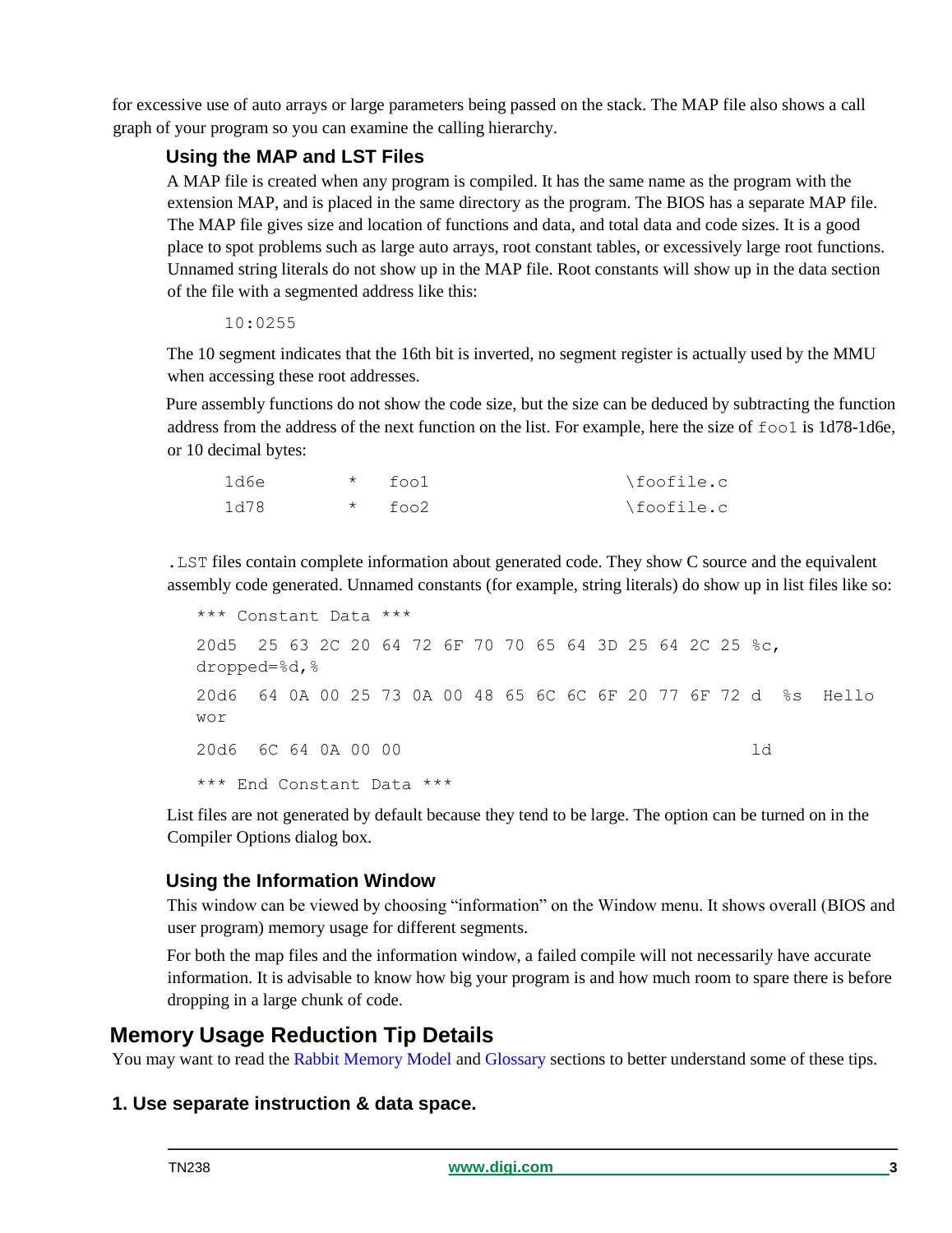The default compiler setting is to disable separate I&D space. To enable it, choose Project Options | Compiler from the Options menu and check the appropriate box before compiling your application. Enabling separate I&D space makes a full 0xD000 (53248) bytes available for root code, and the same amount of total space available for root data and root constants. Some of this available space is used by the BIOS. Without separate I&D enabled, the total space available for all root constants, root data and root code is 0xD000 bytes. Separate I&D space nearly doubles root memory.

### **Why would you** *not* **want to use separate I&D space then?**

You may have code that has to run on the original R2000A chip, which does not support separate I&D. You may have already written code for later Rabbit chips that works fine but without separate I&D space, and now you want to expand your code and are afraid it will not work with separate I&D. Most code will work without any changes when you enable this feature. The exceptions are:

**•** Code that modifies ISR vectors

ISR vectors work differently in the separate I&D space model because the vector table must be located in flash. To make ISR vector table entries changeable at run-time requires an extra relay vector, so it is preferable to set them at compile time as follows:

```
#if __SEPARATE_INST_DATA __ interrupt_vector_timerb_intvec
  timerb isr;
#else
   SetVectIntern(0x0B, timerb isr); //init Timer B interrupt vector
#endif
```
See the assembly language section in the *Dynamic C User's Manual* for details about setting interrupt vectors in assembly code.

**•** Code that defines constants in assembly

Constant tables in assembly language such as:

```
#asm const 
myrootconstants:: db 
0x40, 0x41, 0x42
#endasm
```
require the const keyword as shown above in order to be referenced as data. The keyword will have no ill effect if separate I&D is not used.

# **2. Use string literals sparingly.**

These do not show up in the MAP file, but can take a lot of space. Reuse the same strings when possible, because the compiler will only create one instance of literal strings if they are identical. If you are accustomed to debugging using a lot of printf() statements, you may find yourself using up too much root space with debug messages.

### **3. Force functions to xmem or root only when necessary.**

Forcing code to root that does not need to be there takes away space for code that does. Use of

#memmap xmem to force all functions not specified as root to xmem may cause xmem

code space to run out and the

compile to fail while there is plenty of root code space to spare. Putting C code in xmem is easy because

- the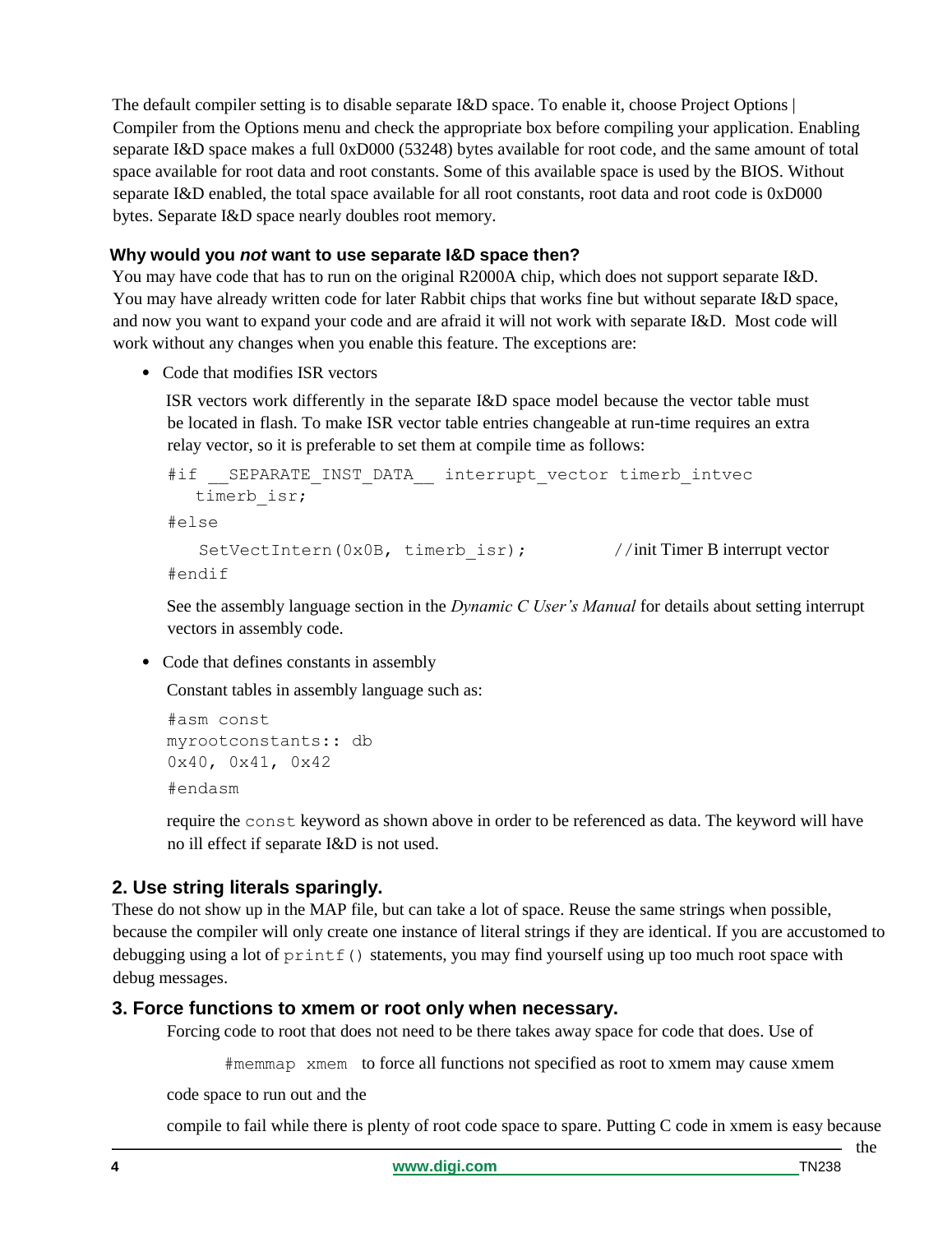compiler does all the work. The compiler generates "bouncers" in root code for functions that are called via function pointer so that 16 bit function pointers will work.

# **Forcing Code to xmem**

Forcing code to xmem may be necessary when more root code space is needed. Code is forced to xmem by putting the keyword xmem in front of a function definition and its prototype. The directive #memmap xmem can be used to put functions in xmem by default if xmem or root is not specified in the function definition and prototype. Pure assembly language functions will never be placed in xmem unless xmem is

```
placed after the #asm directive:
```

```
#asm xmem foo::
...
#endasm
```
Assembly sections within C functions will be compiled to xmem or root as the encapsulating function is.

## **Forcing Code to root**

Forcing code to root is necessary if the code is going to change the XPC segment register, or if more xmem space is needed. Code is forced to root by putting the keyword root in front of a function definition and its prototype. The directive #memmap root can be used to put functions in root by default if xmem or root is not specified in the function definition and prototype, but this directive should generally not be used.

# **4. Make library functions nodebug.**

The default for functions is debug. After functions are debugged, put the keyword nodebug in front of the function definition (it is not needed in the prototype). This saves two bytes for each C statement in the function, because the compiler inserts an RST 28h and a NOP instruction between each C statement in debug functions as a hook into the debugger.

# **5. Use auto variables**

The default storage class is auto. Using autos instead of statics leaves more space available for static data in the data segment. Without separate I&D enabled, this can also free up more root code by allowing DATAORG to be increased by one or more  $0x1000$  byte increments. With separate I&D enabled, this gives more space for root constants.

Functions using only autos are *generally* reentrant (but shared I/O resources also effect reentrancy).

Large auto arrays or large structures passed by value can overflow the stack. It is more efficient in terms of both stack space and speed to pass pointers to large structures as function arguments than to pass the structures themselves. The sample program STACKCHECK.C shows how to use an assert macro to check the stack space while debugging.

# **6. Use file compression to import large web pages.**

If your application serves some large web pages that are #ximported into the program, try using #zimport instead. This imports the files compressed. The HTTP server has decompression integrated into it already. #zimport'ing small files is not efficient, and may actually increase file size. The run-time decompression code will increase code size. For more information on using file compression with Dynamic C, see Technical Note TN234, "File Compression (Using #zimport)."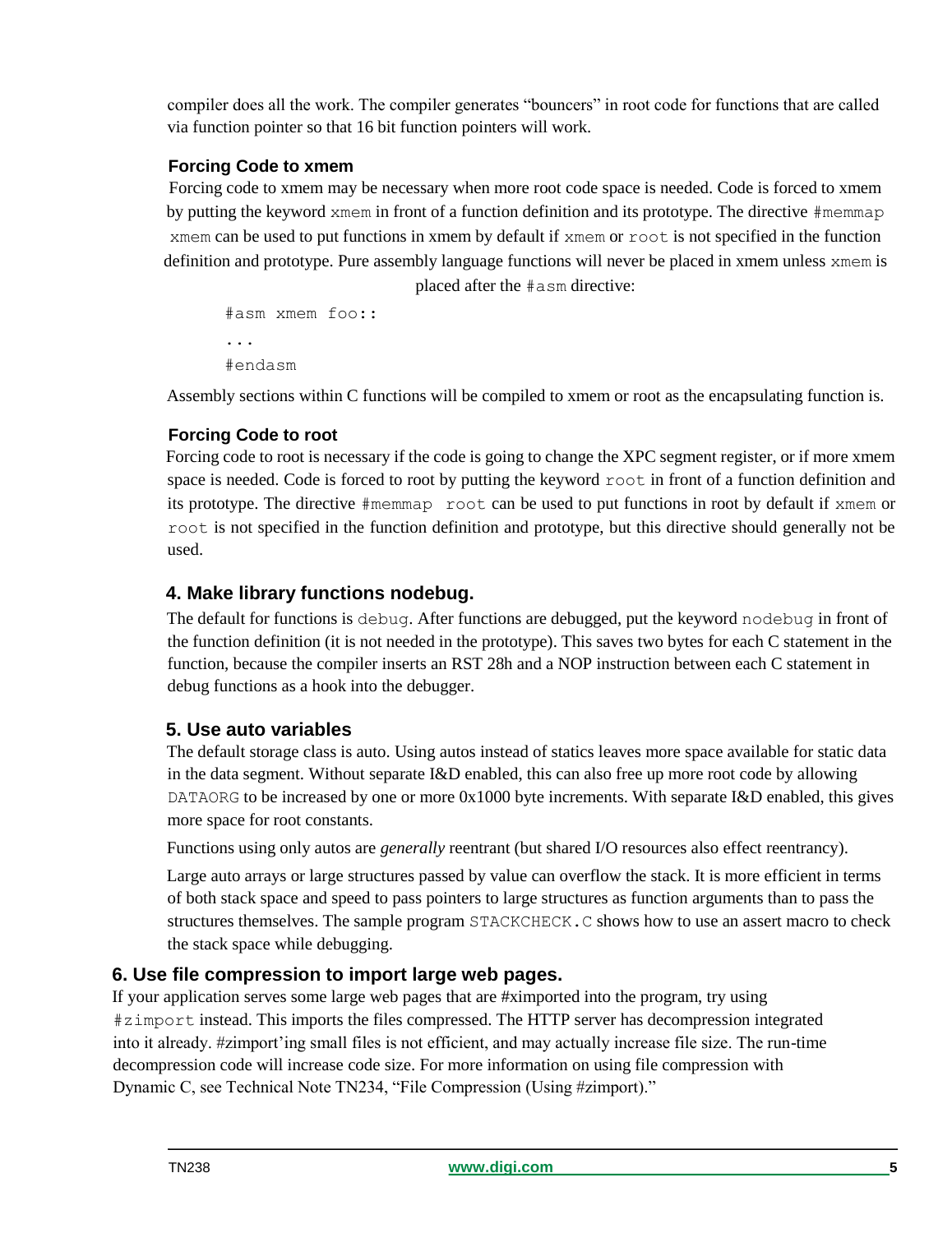# **7. Don't compile unneeded code in printf code.**

If an application doesn't use the float conversion specifiers in printf() calls, add

#define STDIO DISABLE FLOATS to the application. This can save as much as 1.5K bytes of root code space and 3.7K bytes of xmem code space.

Later versions of Dynamic C will compile-switch-out the unneeded code in the function doprnt() if this macro is defined. For earlier versions, make the following code change in doprnt() in the library

```
\LIB\STDIO.LIB:
```

```
goto __DC_loop;
#ifndef STDIO DISABLE FLOATS // ADD THIS LINE case 'f'
: case 'g' 
\bullet.
      . 
      .
     goto __DC_loop;
#endif // AND THIS LINE case 'X' : case 'x' :
```
The new STDIO.LIB also has a new sprintf/printf format specifier, %ls, that allows use of physical addresses for xstrings without copying to root first. It is used in one of the included sample programs. This new feature will be a part of future Dynamic C releases.

# **8. Decrease or increase the DATAORG macro.**

DATAORG is a macro that is  $\#$ define'd near the top of the BIOS. It can be adjusted up or down in 0x1000 byte increments. With separate I&D, adjusting it up gives more space for root constants and less for root variables. Without separate I&D, adjusting it up gives more space for root code and constants and less space for root variables.

# **9. Use a second flash for code.**

The macro USE\_2NDFLASH\_CODE is #define'd near the top of the BIOS, but commented out by default. If you have a board that has two flash chips and your code does not fit in the first flash, uncomment out the definition. Otherwise the compiler will not know about the extra flash. The second flash may not be used for a file system if it is used for code.

# **10. Enable inlining of internal I/O.**

This is the default setting for this compiler option. This means that the code to execute the I/O operation is compiled without a function call. Use constant parameters for all except the data parameter for write functions to ensure in-lining. These three statements use 16, 16 and 9 bytes respectively without in-line I/O enabled, and 14, 7 and 6 bytes with in-lining.

```
WrPortI(PADR, &PADRShadow, data); //\&PADRShadow is constant (to the compiler)
WrPortI(PADR, NULL, data); //PADR is W/R so doesn't need a shadow register
RdPortI(PADR);
```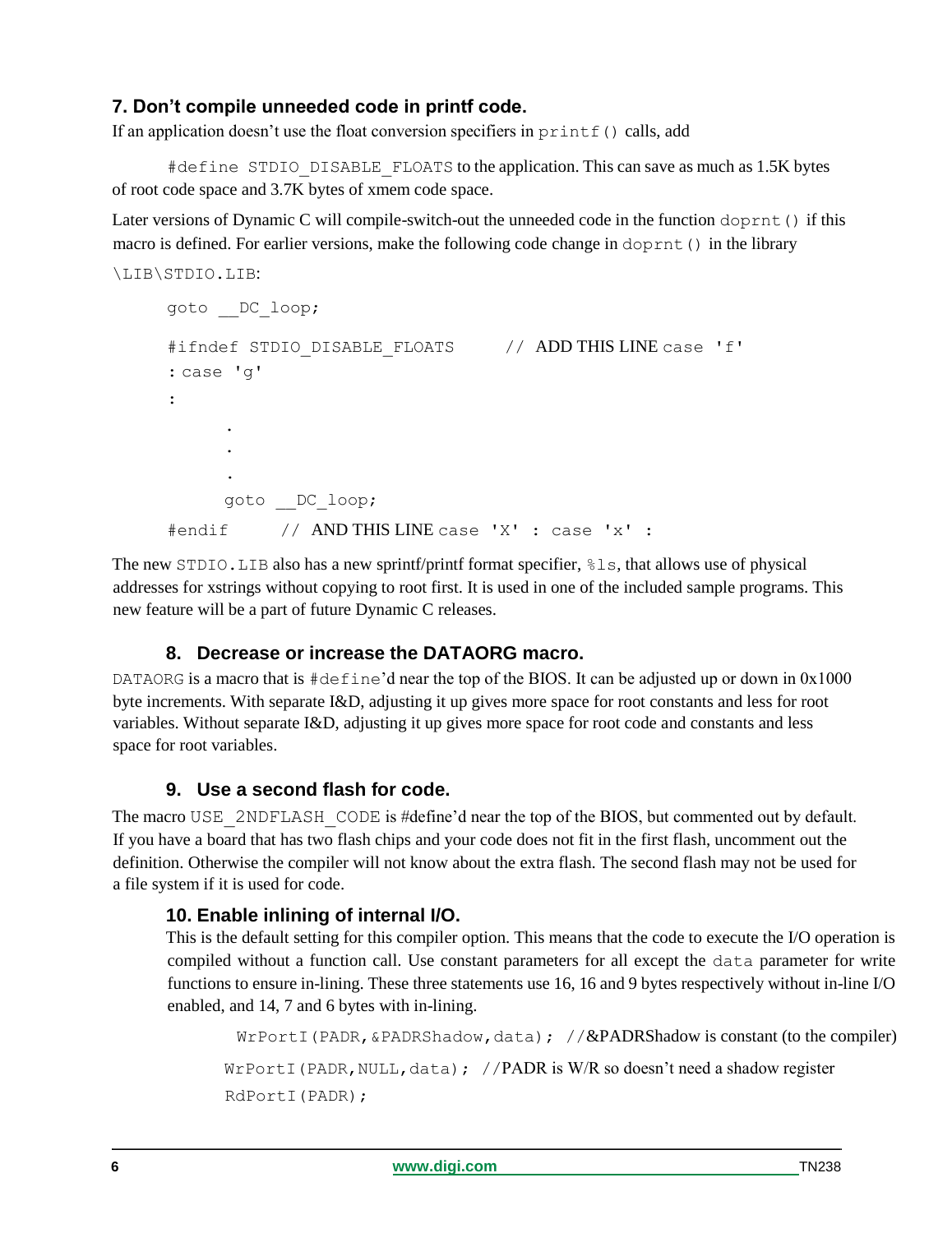In addition, if the library functions are never compiled, their code sizes will be saved, and in-line code is *much* faster.

# **11. Choose "Optimize for Size" in the Compiler Options.**

This especially saves code space in programs that do a lot of long integer arithmetic by calling rather than in-lining arithmetic utility functions.

# **12. Reduce Debugger Functionality.**

The project options on the Options menu allow reduction of some debugging functionality to save code and data space.

|                  |                                   | Communications   Compiler   Debugger     | Define           |
|------------------|-----------------------------------|------------------------------------------|------------------|
| Debugger Options |                                   |                                          |                  |
|                  | $\nabla$ Enable breakpoints       |                                          |                  |
| Max breakpoints: |                                   | 32                                       |                  |
|                  | $\nabla$ Enable watch expressions |                                          |                  |
|                  | Max watch expressions:            | 18                                       | $\blacktriangle$ |
|                  |                                   | Enable instruction level single stepping |                  |

This can save as much as 5.7 Kilobytes in root code, 1.8K in xmem code, 0.59K root data, and 0.45K in root constants.

# **13. Use xalloc to allocate RAM in xmem for large buffers**

Dyanmic C libraries generally already do this. The library RS232.LIB does not, but a version of it that does accompanies this technical note. See the accompanying sample programs.

### **14. Use xmem constants for large constant tables.**

Use xdata and xstring instead of root constants. This is especially applicable to programs that have text menuing systems. See the sample programs accompanying this note.

### **15. Code efficiently.**

There are a number of ways to increase code efficiency.

### **Compute complex pointer expressions once.**

For example, this:

```
Ptr1->Ptr2->item1 = x;Ptr1->Ptr2->item2 = y;Ptr1->Ptr2->item3 = z;Ptr1->Ptr2->item4 = u;
```
is more efficiently coded as:

```
Ptr3 = Ptr1->Ptr2;Ptr3->item1 = x;
```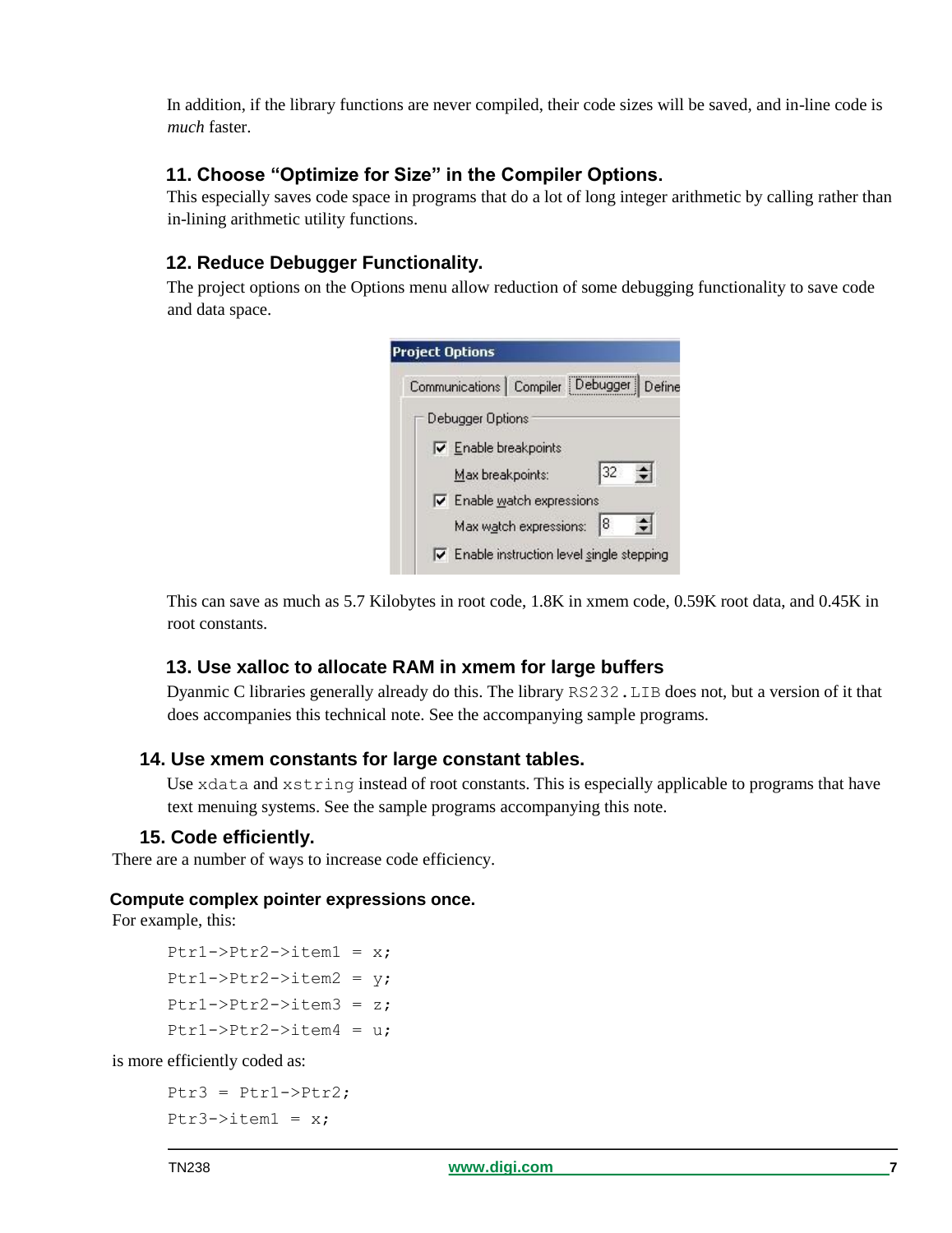$Ptr3->item2 = y;$  $Ptr3->item3 = z;$ Ptr3- $>$ item4 = u;

Apply the same idea to any complex expression. You can examine generated code in the assembly window to see whether it is worth adding a new variable and line code to reduce overall code size.

### **Use ints as opposed to longs.**

When possible, ints are much more efficient. Do not use floats unless you have to.

### **Reuse code via functions when possible.**

It only takes a few cycles and code bytes to call a function! The new RS232.LIB included with this note is an example of how much space can be saved by abstracting similar functions to combine them.

### **Learn assembly language.**

While it is usually not practical to code everything in assembly, if you have some code that needs to be fast, there's nothing like assembly language for speed, and you get the bonus of smaller code.

### **Learn correct use of modules.**

If you create your own libraries, learn how to use headers correctly. Incorrect usage of headers could result in code being compiled that is not actually called by the program, and data space being allocated that is not used. The Modules section of the *Dynamic User's Manual* explains the use of modules.

# **Sample Programs and Libraries**

All of the code provided with this technical note is provided as samples only, and not as part of normal Dynamic C releases.

The first three groups of files described here are in the accompanying ZIP file. All should extracted to a folder named TNXMEM under the root directory of your Dynamic C installation.

If you are using Dynamic C 8.30, you can set the User defined LIB directory file in the advanced compiler options to the LIB. DIR in that folder. For other versions, just add these lines to the end of the LIB.DIR file you are using:

TNXMEM\CBUF.LIB TNXMEM\XMALLOC.LIB TNXMEM\MALLOC.LIB

### **Modified Library Files**

These files are modified versions of like-named files from Dynamic C version 8.30. If these libraries are not compatible with your version Dynamic C. simply make the changes specified.

| <b>Library File</b> | <b>Description</b>                                                                                                                                                                              |
|---------------------|-------------------------------------------------------------------------------------------------------------------------------------------------------------------------------------------------|
| STDIO.LIB           | Has a small modification for tip 7. It also demonstrates a new sprintf/printf<br>format specifier, %ls, that allows use of physical addresses for strings. See<br>detailed discussion of tip 7. |
| XMEM.LIB            | Has new functions xgetfloat () and xsetfloat () (xgetfloat<br>is needed by the sample program $SIN$ TABLE. $C)$                                                                                 |

|  |  | Table 1. Modified Dynamic C Library Files |  |  |  |  |
|--|--|-------------------------------------------|--|--|--|--|
|--|--|-------------------------------------------|--|--|--|--|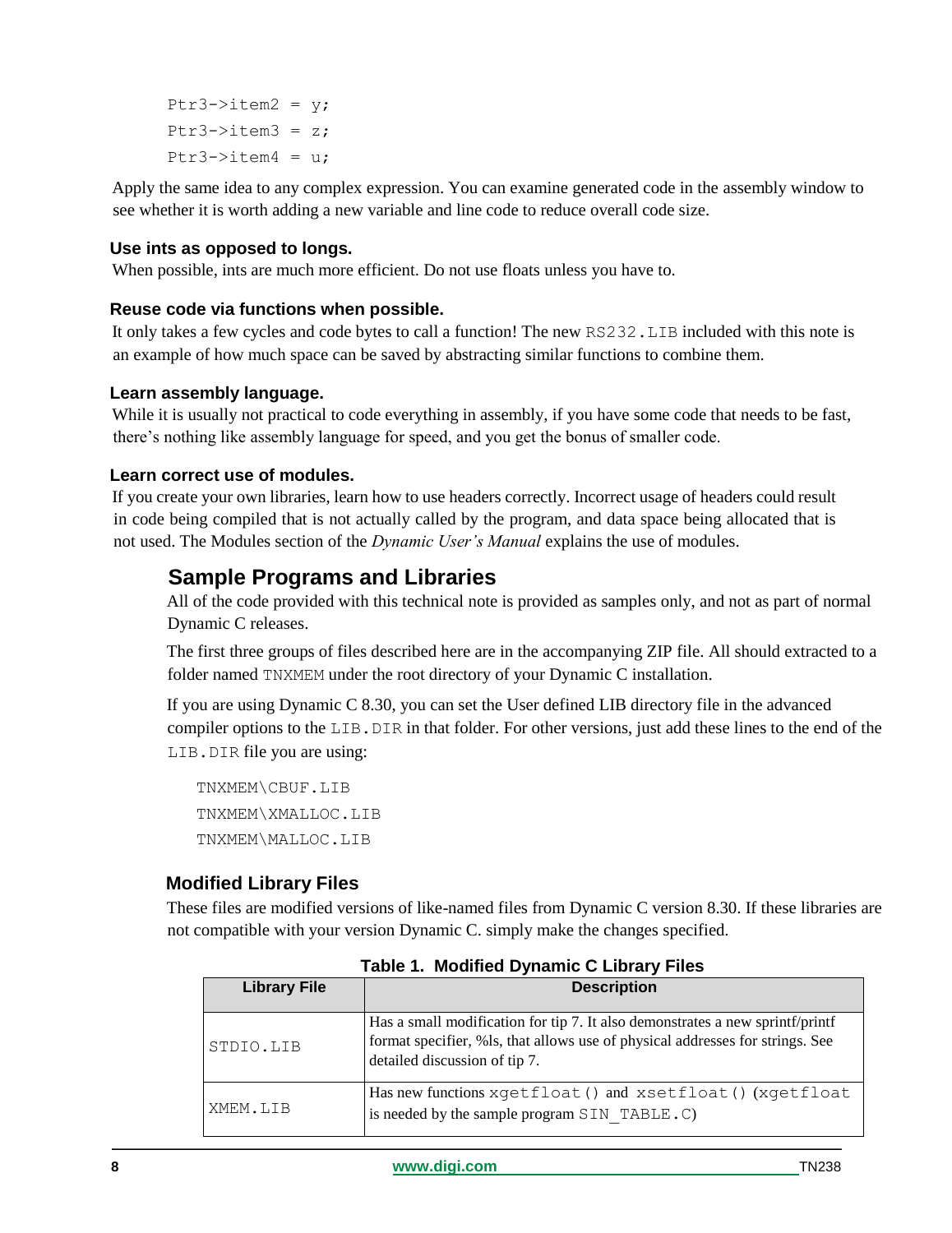| LIB.DIR   | References for new libraries and the above libraries.                                                                                                                                                                                                                                                                                                                                                                                                                                                                                      |
|-----------|--------------------------------------------------------------------------------------------------------------------------------------------------------------------------------------------------------------------------------------------------------------------------------------------------------------------------------------------------------------------------------------------------------------------------------------------------------------------------------------------------------------------------------------------|
| RS232.LIB | This is a version of the standard Dynamic C library that saves lots of code<br>space by abstracting the similar API functions and ISRs of the different ports<br>so there is one version of each instead of six. It also permits the use of xmem<br>buffers for the port read and write buffers and so can save considerable<br>amount of root data space. The API is backwards compatible, but new<br>functions, $serXopen2()$ , must be used to initialize the ports to use xmem<br>buffers.<br>This library requires CBUF. LIB to work. |
| CBUF.LIB  | Circular buffer routines for buffers in xmem. The API is backwards<br>compatible with the older version, but the functions are forced to root so they<br>can manipulate the XPC. Calls to the functions from C code will work for old<br>code, but calls from assembly code should be changed to call from $lcal$ .<br>The only currently released Dynamic C library that calls functions in the<br>library from assembly is RS232. LIB, so these two new versions are a pair.                                                             |

# **New Library Files**

New libraries need to be added to LIB. DIR file or the user specified LIB directory file before they can be #used in a program.

| <b>Library File</b> | <b>Description</b>                                                                                                                                                                                     |
|---------------------|--------------------------------------------------------------------------------------------------------------------------------------------------------------------------------------------------------|
| FSER.LIB            | A very small footprint, very fast serial driver. The API is not backwards<br>compatible with RS232.LIB. It doesn't have support for modes other than<br>N81, or flow control, but it does support SPI. |
| XMALLOC.LIB         | A system that allows dynamic allocation and freeing of xmem RAM using<br>physical addresses.                                                                                                           |
| MALLOC.LIB          | A system for dynamic allocation and freeing of root or xmem RAM using 16<br>bit pointers.                                                                                                              |

**Table 2. New Dynamic C Library Files**

# **New Sample Programs**

The sample programs in this table are included in the ZIP file accompanying this technical note.

**Table 3. Sample Programs that Use Memory Reduction Techniques**

| <b>Sample Program</b> | <b>Description</b>                                                       |
|-----------------------|--------------------------------------------------------------------------|
| XSTRING2.C            | A method of displaying a table of string literals stored as xstrings.    |
| SIN TABLE.C           | Demonstrates using a large look-up table in xmem for a math calculation. |
| SINDATA.BIN           | Data table file imported by SIN TABLE. C program.                        |
| CXBUF.C               | Using a circular xmem RAM buffer.                                        |
| MALLOC.C              | A basic demonstration of malloc() and free().                            |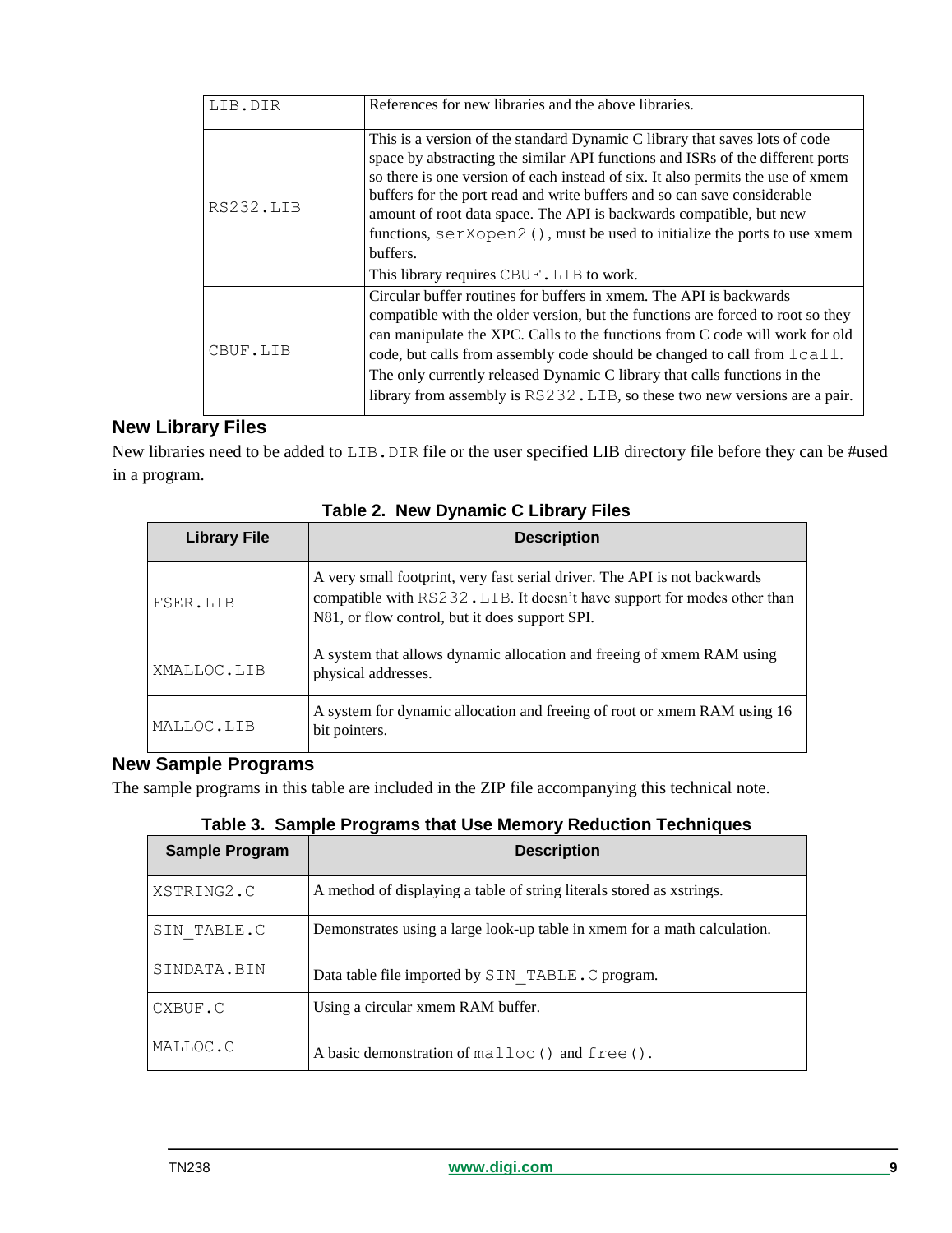| MALLOCTEST.C  | Allocating and freeing xmem and root RAM buffers via 16 bit pointer.<br>Includes a visual representation of the heap that can show problems that can<br>occur with dynamic memory allocation. |
|---------------|-----------------------------------------------------------------------------------------------------------------------------------------------------------------------------------------------|
| STACKCHECK.C  | A method of checking the stack                                                                                                                                                                |
| XMALLOC.C     | A basic demonstration of xmalloc() and xfree().                                                                                                                                               |
| XMALLOCTEST.C | Allocating and freeing xmem RAM buffers via physical addresses.                                                                                                                               |
| SERXMEM.C     | Sample program demonstrating the use of the included RS232. LIB with<br>xmem serial buffers.                                                                                                  |

# **Other Sample Programs**

These sample programs are part of normal Dynamic C releases and illustrate some of the concepts discussed in this technical note. They are not included in the accompanying ZIP file. \SAMPLES\XMEM\XDATA.C - How to put various types of numeric and character data into xdata constants.

\SAMPLES\XMEM\XSTRING.C - Simple way to access uniform sized xstrings.

\SAMPLES\XMEM\XMEMDEMO.C - Demonstration of xmem2root() and root2xmem().

\SAMPLES\ZIMPORT\ZIMPORT.C - Demonstration of the zimport compiler directive.

\SAMPLES\TCPIP\HTTP\ZIMPORT\ZIMPORT.C -This program uses the ZIMPORT.LIB library to compress web pages that are served by the HTTP server.

# **Glossary/Definitions**

**BIOS** - The program that contains start-up code, PC-target communications protocols and debug functionality. The standard BIOS source code is in /BIOS/RABBITBIOS.C. This program is compiled and loaded before the user program.

**Data segment** - The logical address space in RAM used for global and static variables. The top of the data segment is always 0xCFFF in Dynamic C programs. The bottom is defined by the BIOS macro DATAORG. The physical address corresponding to the logical address is computed from the value in the DATASEG I/O register.

**Extended memory (abbreviated xmem)** - logical addresses in the range 0xE000 - 0xFFFF. The corresponding physical address is computed from the value in the XPC register. Dynamic C makes use of extended flash memory for code, but does not allocate RAM for static variables or auto variables in xmem. Any memory in flash or RAM in the 1 MB physical address space may accessed with xmem. (Writing to flash requires special function calls of course.)

**Logical address** - The 16 bit address used by the large majority of Rabbit instructions to access code and data in a 64K space.

**Physical address** - The 20 bit address in the 0000-0xFFFFF range that the 16 bit logical address maps into.

**Root constants** - String literals and initialized variables. In Dynamic C, these normally go into flash.

**Root memory** - This general term refers to the root code/constant, stack, and data segments.

**Root segment** - This more specific term refers to the logical addresses below the data segment where the logical and physical addresses are the same.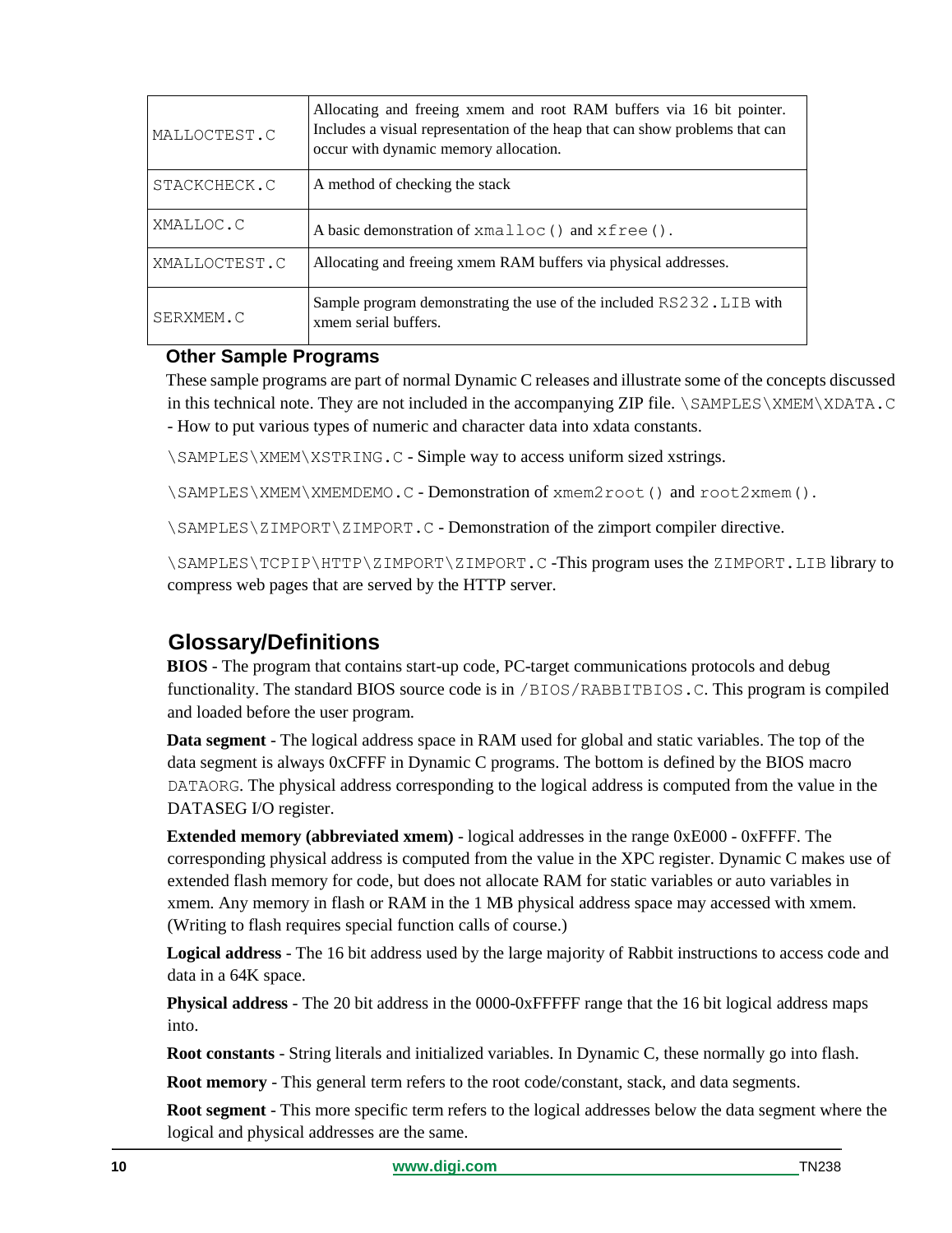**Separate Instruction & Data space** - A memory mapping that nearly doubles the root memory available because code and data can share the same logical addresses and but map to different actual physical addresses. See Appendix A: Rabbit Memory Model.

**Stack** - Memory used to store passed parameters, local auto data, function call return addresses and data "pushed" onto it with the assembly language instruction push. Normally the logical addresses between 0xD000 and 0xDFFF in Dynamic C programs.

**Stack segment** - The Rabbit CPU permits a bigger segment, but Dynamic C programs only map 0xD0000xDFFF as the stack segment.

**Segment registers** - Three I/O registers, SEGSIZE, DATASEG and STACKSEG, and one special processor register, XPC, are used to map logical addresses to physical addresses. Any of the segment registers can be loaded with a new valid value at any time, but this has to be done with great care. For example, if code is executing in the xmem segment and the XPC is changed, then execution will not continue at the next instruction, but instead will continue at the location in physical memory where the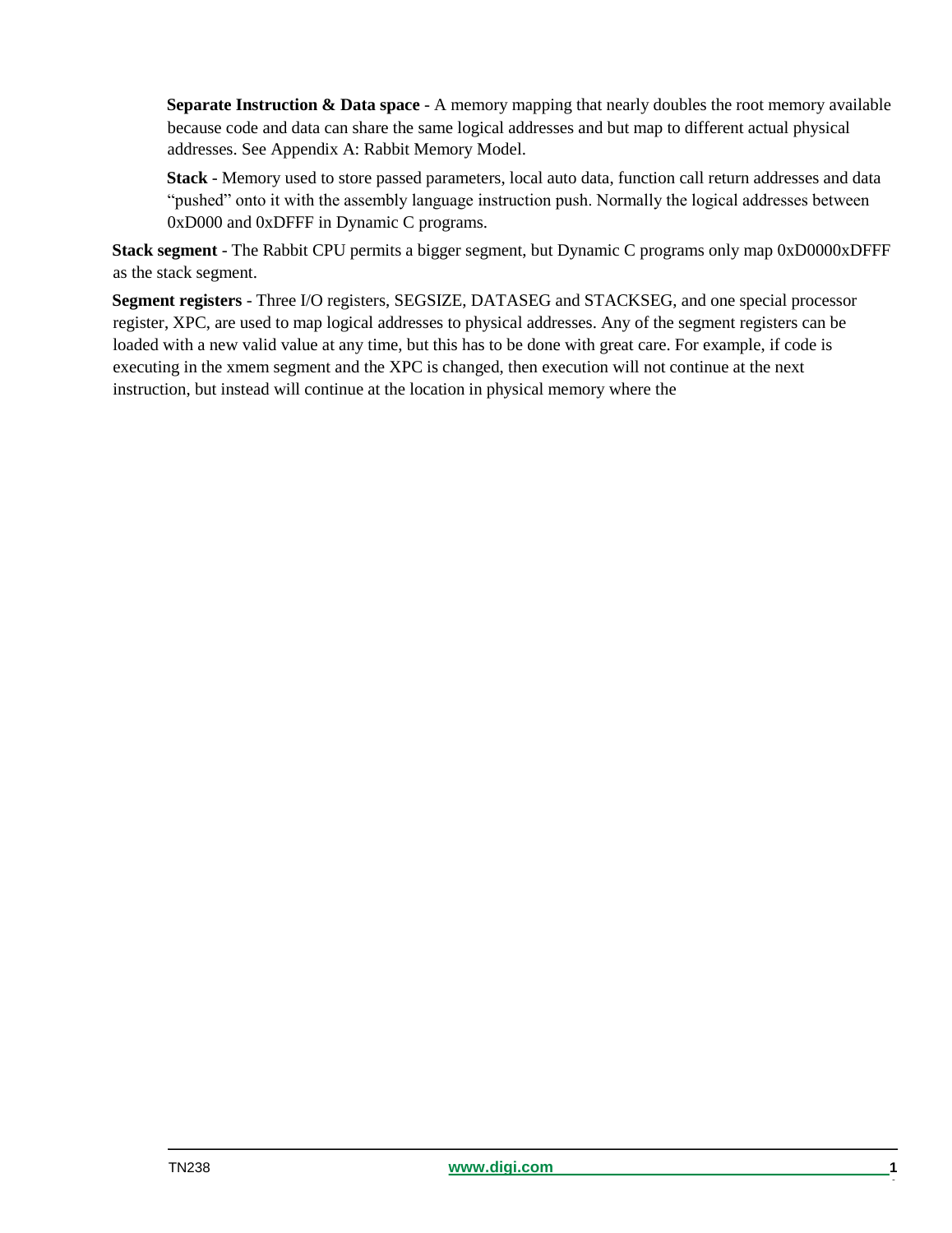logical address of the next instruction maps to. This is because the PC (program counter) register holds a logical address.

**Static data/variables** - Global variables or variables declared inside functions that are declared "static." These variables reside in the data segment and exist for the life of the program. If the default storage class is changed to static with the directive #class static, local variables (those declared inside functions) not specifically declared as auto or static will be static. Global variables (those declared outside functions) can only be static, but the static keyword is not needed for globals.

**String literal** - An unnamed quoted string, for example:  $print$  ("string literal");

**Auto variables** - Variables declared inside functions that are not declared "static," (unless the directive #class static has declared the default storage class to be static) or are explicitly declared "auto." These variables reside in the stack function only while the function is being executed.

**xmem** - short for extended memory, also a keyword to force code to be compiled to xmem.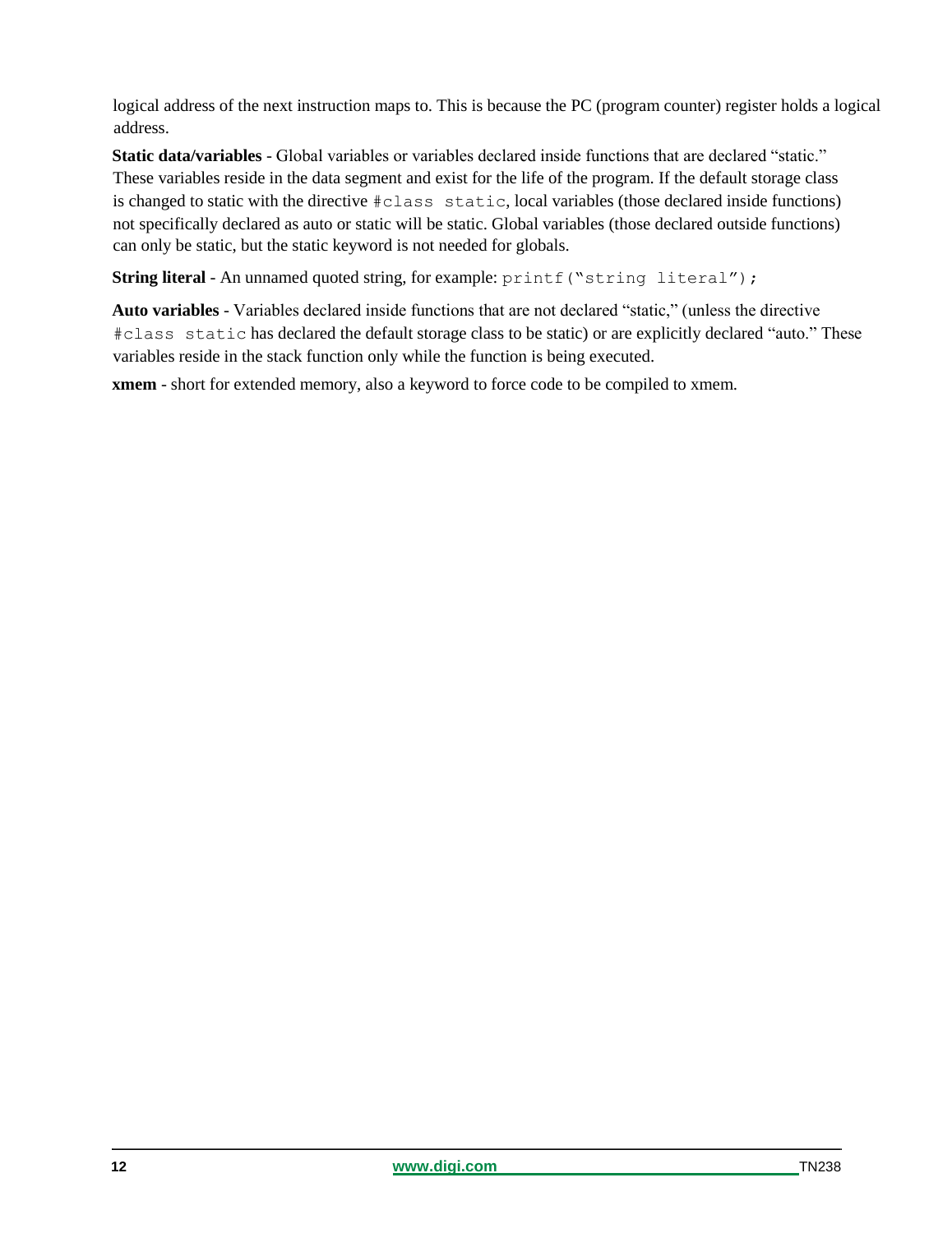# **Appendix A: Rabbit Memory Model**

For a description of the Rabbit memory model, see technical note, TN202, "Rabbit Memory Management in a Nutshell."

# **Computing Physical Addresses**

**Abbreviations** - **LA** - Logical Address, **PA** - Physical Address

Let the SEGSIZE register  $=$  XYh where X is the high nibble and Y is the low nibble. The following algorithm determines the physical address that a logical address maps to.

```
If LA >= E000h
  PA = LA + (XPC * 1000h)Else If LA \geq X000hPA = LA + (STACKSEG * 1000h)Else If LA \ge 1000hPA = LA + (DATASEG * 1000h)Else PA = LA
```
Example: (typical non separate I&D space mapping) if,

```
SEGSIZE register = 0xD6
STACKSEG register = 0x88
DATASEG register = 0x91 XPC 
register = 0x04
```
then,

Logical address  $0x1000 =$  physical address  $0x01000$ Logical address  $0xE800 =$  physical address  $0x12800$ Logical address  $0x6080 =$  physical address  $0x97080$ Logical address  $0xD400 =$  physical address  $0x95400$ 

How physical addresses map to memory devices is determined with MIU registers (MB0CR, MB1CR, MB2CR and MB3CR) and the MMIDR register. See the chip user's manual for details.

# **Extended vs. Root Memory**

Code *runs* exactly as efficiently in extended memory (assuming that the xmem code is mapped to memory with same speed as root code) as it does in root. *Calling* code in xmem and returning from it requires only an extra 12 CPU cycles. The main reasons for running code in root are that the code is an ISR, which must be in root, or the code manipulates data in xmem and therefore modifies the XPC segment register. Changing the XPC is not permitted when the code that changes it is running in xmem. The main reason for running code in xmem is that most programs will not fit entirely into root. The Dynamic C compiler handles the details for putting C code in xmem and calling it. A little bit of extra care must be taken to correctly call xmem code and return in assembly code, as well as to access stack data, since an xmem call pushes an extra byte on the stack.

# **Assembly Language Caveats**

The assembler will promote a call to lcall but it will not demote lcall to call: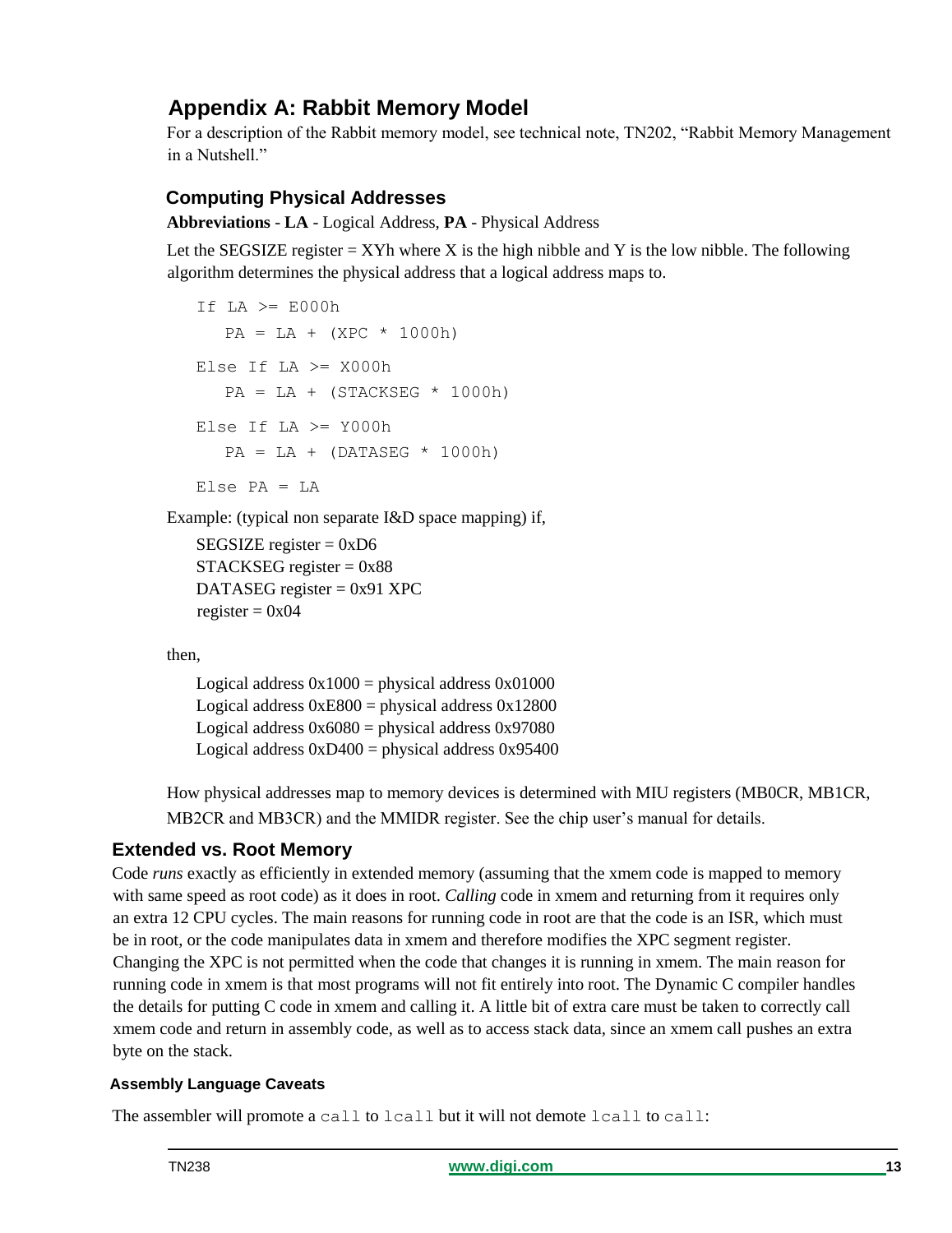```
root int foo1(); 
xmem int foo2(); main(){
   asm lcall foo1 } 
root int foo1() { }
xmem int foo2() { }
```
asm call foo2 // the actual instruction generated is lcall // the instruction generated is also lcall

This code will compile to root and work:

#asm foo::

```
ld hl, (sp + 2) // load left argument of foo call to hl
   ld ix, (sp + 4)
ret #endasm main(){ f \circ (1,2);
}
                                    // load right argument of foo call to ix
```
This code will compile to xmem and work:

#asm xmem foo::

```
lret
#endasm main(){ 
f \circ \circ (1, 2); } This code will
work whether foo is compiled 
to root or xmem, the C compiler 
handles the details of the return, 
and the assembler adjusts the 
constant @SP according to 
whether foo() is in root or 
xmem:
```
foo $(int x, int y)$ 

#endasm } main(){

foo $(1,2);$ 

ld ix,  $(sp + @SP + y)$ 

{ #asm

ld hl,(sp + **3**) // load left argument of foo call to hl ld  $ix, (sp + 5)$  // load right argument of foo call to ix // long return

```
// can be preceded with "xmem" or "root"
```
1d hl,  $(sp + @SP + x)$  // load left argument

// load right argument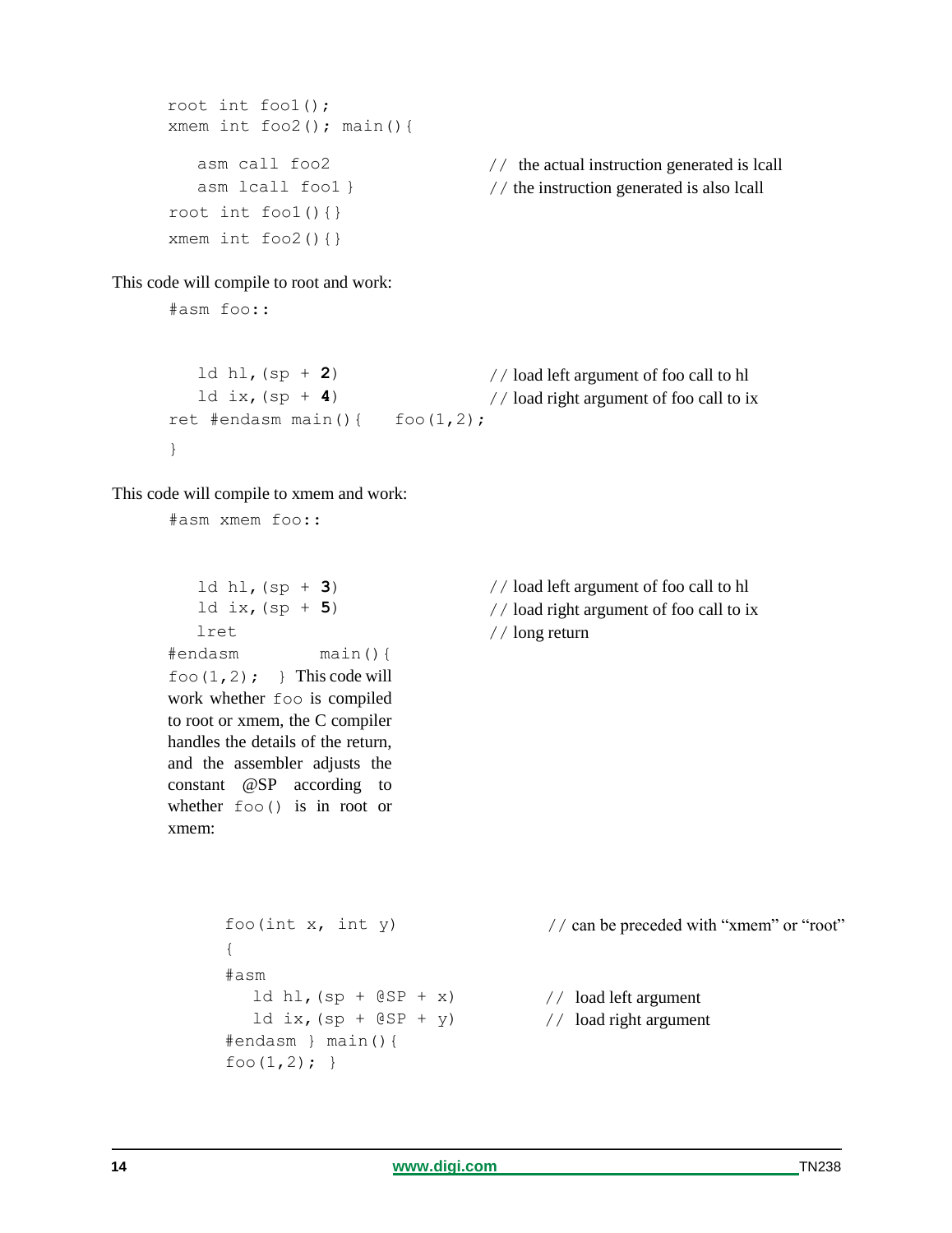### **Xmem Data**

Dynamic C uses 16-bit addresses only for pointers; there are no far pointers at the time of this writing. Data handling is, therefore, more complex. The source code provided with this technical note has examples that make use of xmem data including a sample malloc/free implementation and a sample circular buffer API. Malloc'ed xmem data can only be manipulated via 16 bit pointers from root code, or with LDP instructions and the functions that use them (See API functions for Xmem below).

## **Storage Class - auto vs. static**

More use of auto variables and arrays means more root data space for static variables and arrays, but overuse of auto data, especially large auto arrays, can lead to stack overflow. No stack checking is performed to detect this - the result of stack overflow is a program crash.

Multiple stacks are used with uC/OS-II, each task has its own stack. This makes more than 4K of total stack space available.

# **Separate I&D Space**

Separate Instruction & Data space is a memory mapping achieved by setting a Memory Mapping Unit (MMU) register bit that causes inversion of address lines when the CPU accesses data and/or root segment memory. What this means is that for the normal Rabbit/Dynamic C separate I&D space memory mapping, an instruction like this:

LD HL,  $(0 \times 0250)$  can be located in root code space, and the Rabbit will fetch the

instruction normally, but when the

memory at address 0x0250 is read to load to the HL register, the Rabbit inverts address line 16, which means it will really read two bytes from memory at physical 0x10250. This is a physical address in flash separate from root code. This is where the compiler puts root constants in this mode.

And an instruction like this:

LD  $HL$ , (0xB000) inverts address line 19 when the address at 0xB000 is read, which means it really reads the two bytes at physical address 0x8B000 (the DATASEG register value is typically 0 in this memory mapping)

This doubles the root memory available because code and data can share the same logical addresses and but map to different actual physical addresses.

# **Appendix B: Xmem Keywords and API Functions**

This section describes keywords that place code or data in xmem and functions that can be used to access this extended memory.

# **Keywords**

### **xmem, root**

These keywords are for use with functions only. They force functions to be compiled to root or xmem. The keyword should be placed before both the prototype and the body of the function in C:

```
xmem int foo(); // prototype
xmem int foo() // body
{
```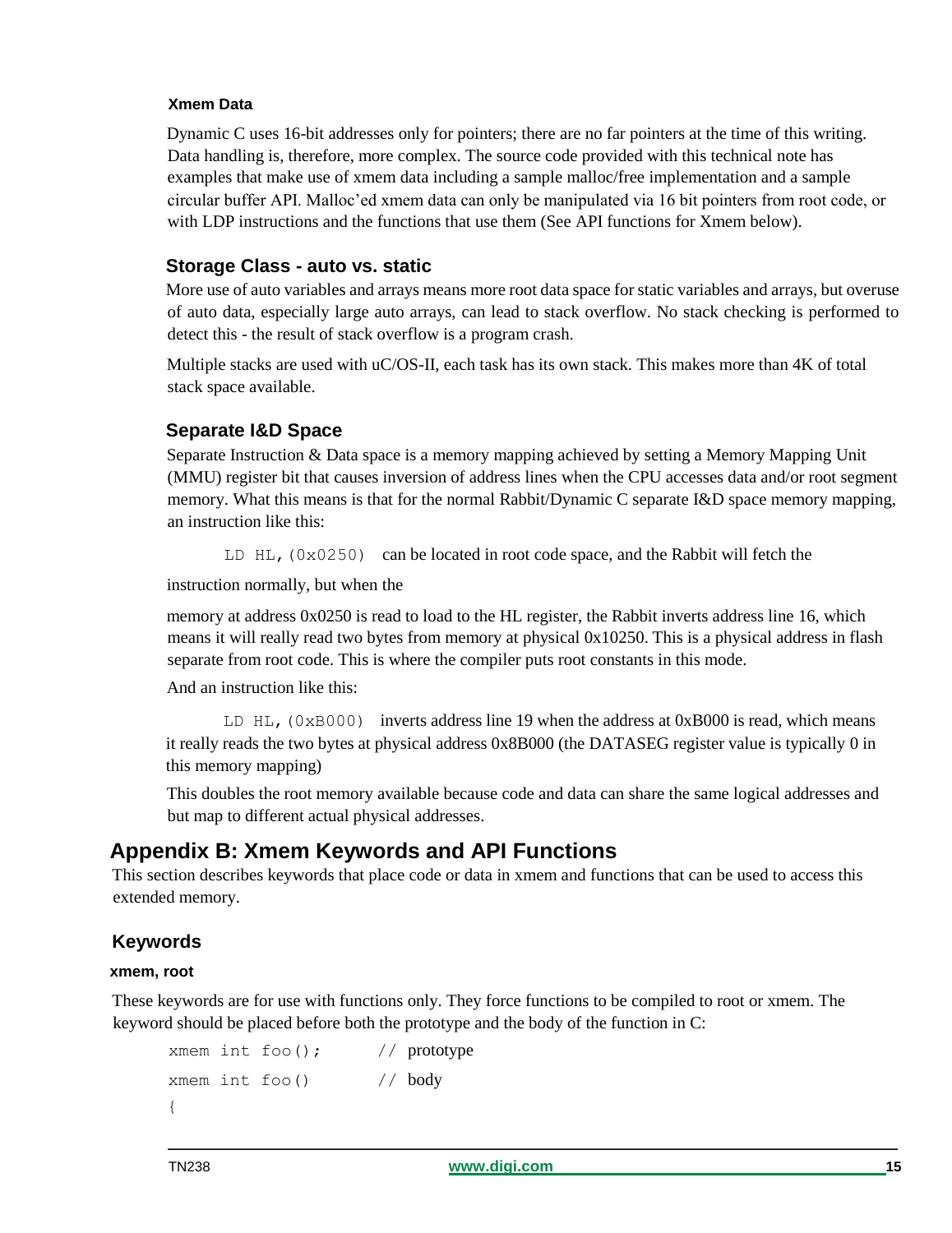// some code }

Or after the #asm directive for pure assembly functions:

```
#asm xmem 
   foo:: // 
   some code 
#endasm
```
For assembly blocks encapsulated in C, the encapsulating function will override the keyword used on the assembly block

```
xmem foo(){ #asm 
   root
   // some code that will not be in root! 
   #endasm
}
```
### **xstring, xdata**

See the keyword descriptions in the *Dynamic C User's Manual* and the samples programs in

\SAMPLES\XMEM. These are for defining xmem constants that normally go into flash. **API** 

### **Functions for xmem**

See the Dynamic C on-line function lookup for full details.

# **paddr**

### **unsigned long paddr(void\* pointer)**

Convert a 16-bit logical pointer into its physical address. Use caution when converting address in the E000-FFFF range. This function will return the address based on the XPC on entry.

# **paddrDS**

### **unsigned long paddrDS(void\* pointer)**

Convert a logical pointer into its physical address. This function assumes the pointer points to data in the data segment, which eliminates some runtime testing compared with the more general function, paddr(). The data segment is used to store statically-allocated data items. This function will generate incorrect results if used for addresses in the root code (i.e., program code or constants), stack (i.e., auto variables), or xmem segments.

### **paddrSS**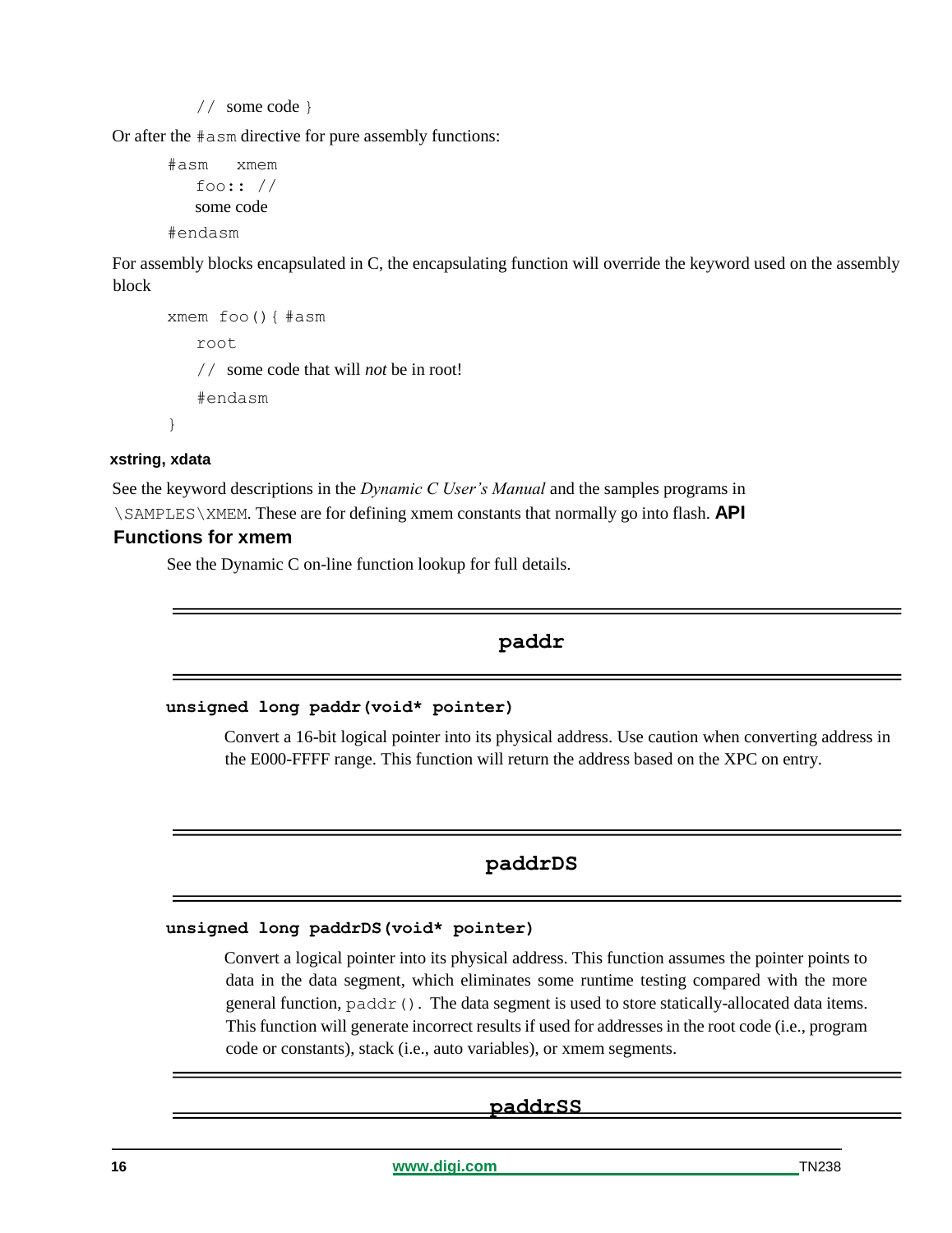### **unsigned long paddrSS(void\* pointer)**

Convert a logical pointer into its physical address. This function assumes the pointer points to data in the stack segment, which eliminates some runtime testing compared with the more general function,  $\text{paddr}()$ . The stack segment is used to store "auto" data items. This function will generate incorrect results if used for addresses in the root code (i.e., program code or constants), data (i.e., statically allocated variables), or xmem segments.

### **root2xmem**

### **int root2xmem(unsigned long dest, void \*src, unsigned len)**

Stores len characters from logical address src to physical address dest.

### **xgetint**

### **int xgetint(long src)**

Return the integer pointed to by  $src$ . This is the most efficient function for obtaining 2 bytes from xmem.

### **xgetfloat**

### **float xgetfloat(long src)**

Return the float pointed to by src.

# **xgetlong**

#### **long xgetlong(long src)**

Return the long word pointed to by src.

### **xmem2root**

**int xmem2root(void \*dest, unsigned long src, unsigned len)**

Stores len characters from physical address src to logical address dest.

### **xmem2xmem**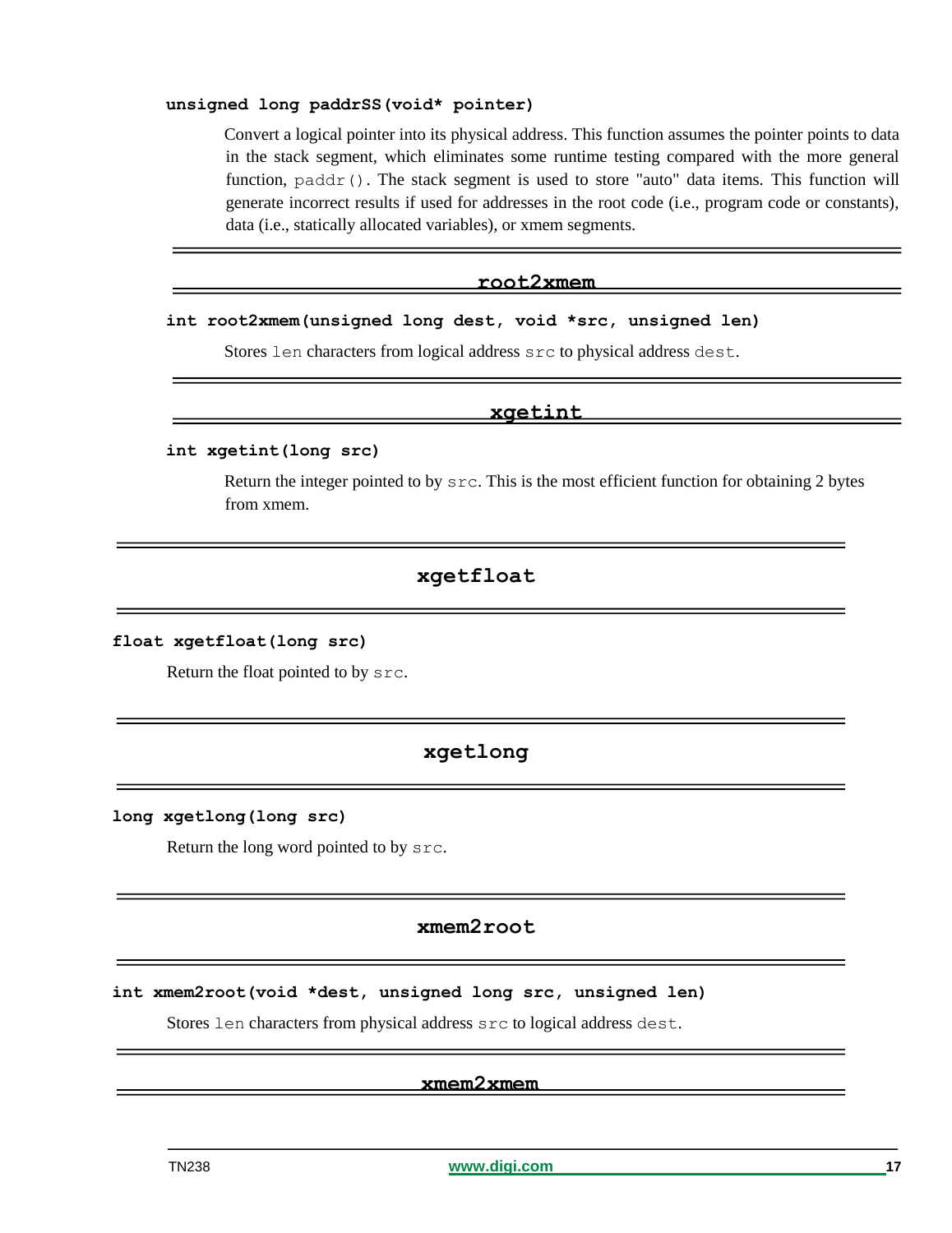### **int xmem2xmem(unsigned long dest, unsigned long src, unsigned len)**

Stores len characters from physical address src to physical address dest.

#### **xmemchr**

**long xmemchr(long src, char ch, unsigned short n)** 

Search for the first occurrence of character ch in the xmem area pointed to by  $src$ .

### **xsetint**

### **void xsetint(long dst, int val)**

Set the integer pointed to by  $dst$ . This is the most efficient function for writing 2 bytes to xmem.

#### **xsetfloat**

#### **void xsetfloat(long dst, float val)**

Set the float pointed to by dst. This is the most efficient function for writing 4 bytes to xmem.

### **xsetlong**

#### **void xsetlong(long dst, long val)**

Set the long integer pointed to by dst. This is the most efficient function for writing 4 bytes to xmem.

### **xstrlen**

#### **unsigned int xstrlen(long src)**

Return the length of the string in xmem pointed to by  $src$ . If there is no null terminator within the first 65536 bytes of the string, then the return value will be meaningless.

#### **\_LIN2SEG**

### **\_LIN2SEG (Assembly language macro)**

A macro to be used in assembler code. On entry, A:HL contains linear (20-bit only) address. Converts this to segmented form with XPC value in A, and logical part in HL (in range 0xE0000xEFFF). Uses no other registers except trashes flags.